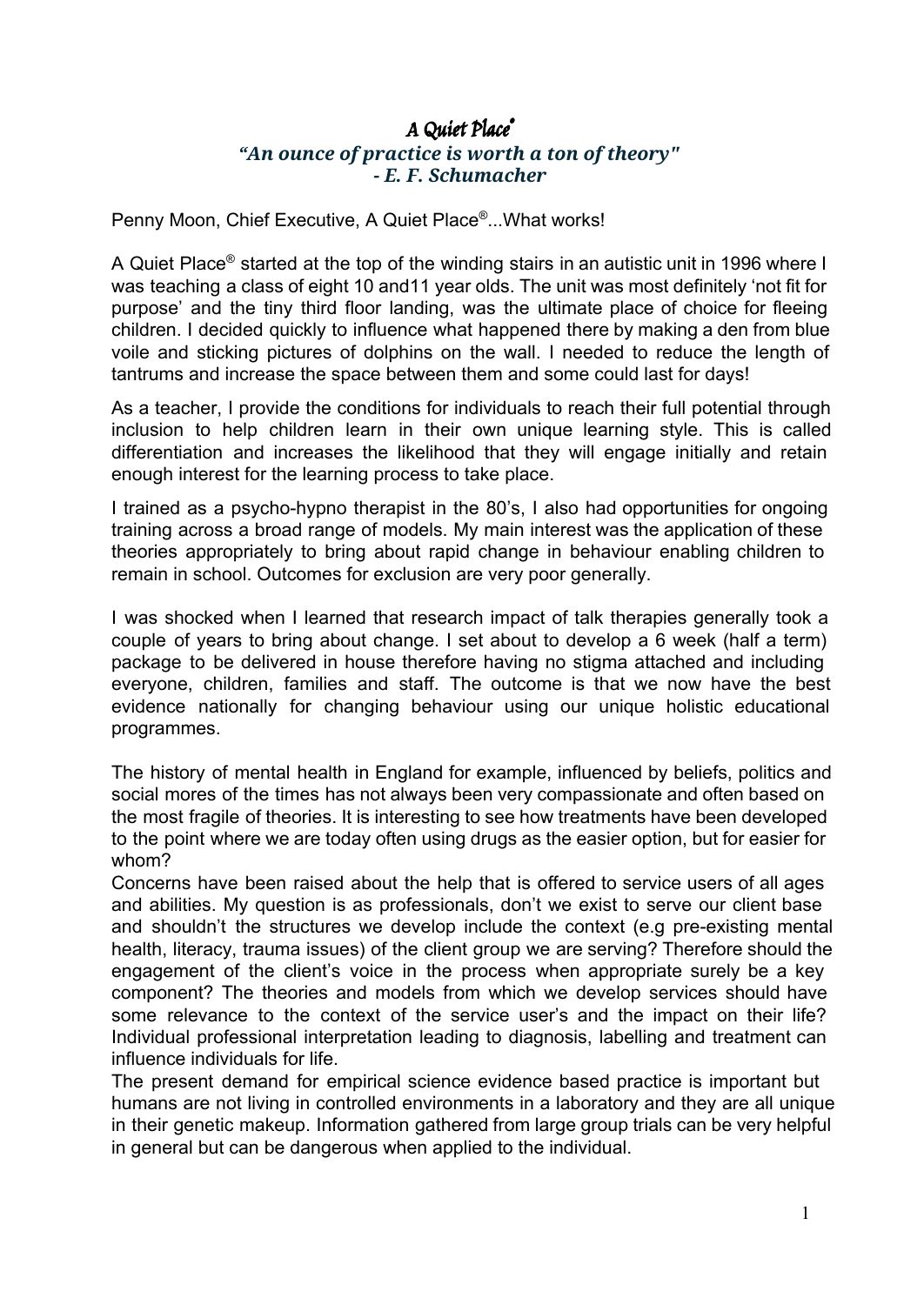Carl Jung on the dangers of interpretation!

*"Understanding is a fearful binding power at times a veritable murder of the soul as soon as it flattens out vitally important differences. The core of the individual is a mystery of life, which is snuffed out when it is grasped...all understanding in general, which is conformity with general points of view, has the diabolical element in it and* kills. It is a wrenching of another life out of its own course, forcing it into a strange one *in which it cannot live…..true understanding seems to me to be one which does not understand, yet lives and works…we should bless our blindness for the mysteries of the other; it shields us from devilish deeds of violence. We should be connivers at our own mysteries but veil our eyes chastely before the mystery of the other, so far as, being unable to understand himself, he does not need the understanding of others."*

Some key theories influence practice more than others for example:

### 1. **Neurology**.

Pathology has been seen as a base for all that deviates from the accepted 'norm'. Treatments varying from surgical to drugs and now bio-feedback are used based on our present technological ability to see how the processes of the brain experience situations and circumstances.

### 2. **Behaviourism: Watson**

Is most useful as a generally applied secure structure with safe boundaries. Controlled with consequences and rewards it has a limited use individuals.

## 3. **Psychoanalytical: Freud, Jung and Klein**

Freud was best known for developing the theory of the unconscious mind The emphasis on the interplay of dynamics for example with parents and children of differing gender consider that it is early relationships that set the pattern for future adult relationships(infant determinism). Klein had a key phrase 'the good breast and the bad breast' and a very poor relationship with her own daughter!

## 4. **Attachment theory – Bowlby**

Emphasises the essential role of the mother in the emotional development of the child. This can lead to blame which is not overly helpful in engaging behaviour change. The theory in itself has been severely challenged by Kagan and Clark in different studies suggesting that to the contrary sometimes poor early relationships can help a child develop resilience!

So we need to be very careful about the use of theories and the usefulness of medicalising and labelling children in our society.

I devised an educational therapeutic and holistic way of working without assessment; diagnosis or interpretation, here is one case study from that programme.